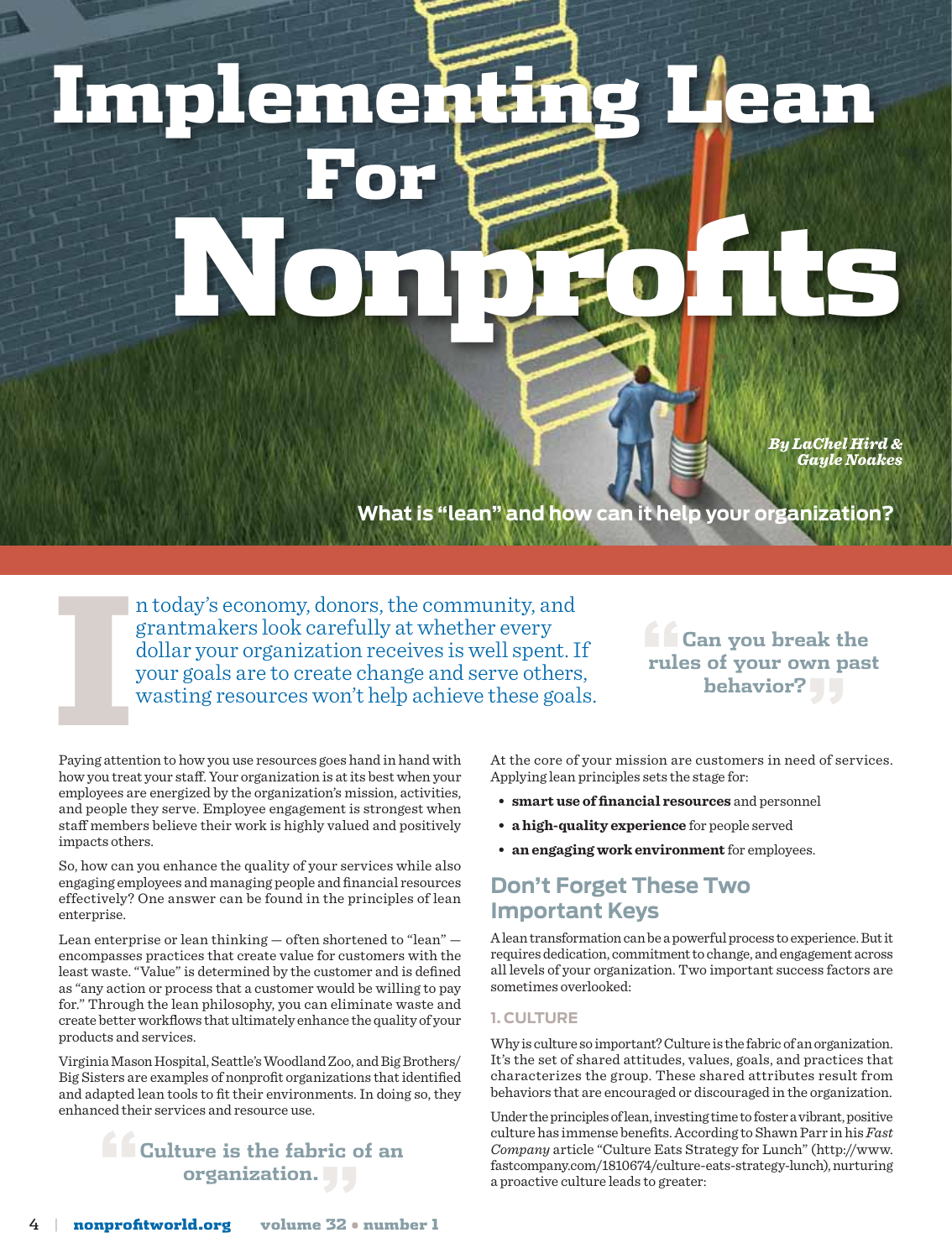- **Focus.** It aligns the entire organization toward achieving a unified vision, mission, and goals.
- **Motivation.** It creates higher employee motivation and loyalty.
- **Connection.** It forges team cohesiveness among departments and divisions.
- **Cohesion.** It builds consistency and encourages coordination and shared control.
- **Spirit.** It shapes employee behavior, enabling the organization to be more efficient and energetic.

According to Parr, culture is the environment in which a strategy and brand thrives or dies. Culture can't be coerced. It has to be genuinely nurtured by everyone at every level. Ignoring the health of an organization's culture can create a toxic environment.

Before deciding whether to implement lean, consider:

- **Does your organization's culture reflect** its values and mission?
- **Does the culture encourage open and honest communication** across all levels of the organization?
- **Is work done through collaboration** with others?
- **Are ideas and feedback welcomed** during problem-solving and creating new initiatives?
- **Are mistakes and learning opportunities celebrated** and encouraged?
- **Is disrespectful or inappropriate behavior addressed** throughout your organization?
- **Does your culture emphasize** that everyone adds value?

Deep and honest reflection is required when considering whether your culture will support lean principles and practices. Empowering every person in the organization to participate in creating a healthy culture is critical to a successful lean transformation.

#### **2. Leadership**

Developing and fostering culture begins with leadership. Leadership is practiced every day, often when leaders aren't even aware that people are paying attention. One of the roles of a leader is to create an environment where people can do their best work. A leader also removes obstacles and barriers that prevent people from being successful in carrying out the work of lean transformation. Most important, a leader serves people in the organization who are on the front line of service to stakeholders.

The following leadership behaviors will ensure that your organization empowers employees to participate in lean transformation:

# **What Are the Principles & Practices of Lean Enterprise?**

Lean enterprise is used to describe management practices rooted in the Toyota Production System. "Lean" focuses on eliminating waste while enhancing the quality of service in the eyes of the customer. Lean practices have been applied in manufacturing (production, product design, and administrative functions) and a variety of service industries, including nonprofit management, health care, banking, and government.

#### **Two Foundational Principles of Lean Thinking**

Lean has two parts:

- **1. Eliminate waste and non-value-added activity through continuous improvement.** Key "wastes" that are the target of lean enterprise are:
- transportation
- inventory
- motion
- waiting
- overprocessing
- correction
- people.

The first six wastes all lead to the waste of a person. The seven wastes can contribute to an environment where employees are not engaged or energized by their work. This in turn impacts focus and quality.

2. Practice respect for people. Create an environment where people are empowered to grow professionally and personally. Hold them accountable for improving processes.

The lean environment allows individuals to take pride in their work. The concept of "kaizen" or continuous improvement, requires constant thinking about improvements on the part of all employees.

Much of the "people side" of lean was adapted from the teachings of the American professor and consultant W. Edwards Deming, who worked with Toyota and other Japanese companies after World War II. Lean was also adapted from Toyota's study of the early practices of Henry Ford and the Ford Motor Company. (See *The Toyota Way* by Jeffrey Liker and http://www.leanblog.org/about/what-is-lean/.)

#### **The Most Vital Practices of Lean Thinking**

Here are the most important practices to follow as you make your organization leaner:

- **View your organization as a whole that's larger than the sum ofits parts.** Never make a major change without thinking about its impact on everything and everyone associated with your organization. Consider every decision in terms of increasing value for your stakeholders.
- **Organize theworkplaceaccording tothe "fiveS's"ofprojectmanagement,** which increase efficiency, raise employee morale, and reduce waste:
	- *1. Sorting.* Get rid of any unneeded tools, materials, and other items to keep the workplace tidy. Store or discard anything that doesn't need to be in a worker's space.
	- *2. Straightening.* Arrange workers' materials so those they use the most are the closest at hand and quickest for them to find.
	- *3. Systematic cleaning.* Keep the workspace and all equipment clean.
	- *4. Standardizing.* Make sure all employees doing the same job have exactly the same tools, instructions, and materials. Systemize as many processes as possible. (For example, post instructions on how to use , clean, and fix the copying machine so everyone will perform these routine tasks in the same way.)
	- *5. Sustaining the practice.* Monitor these practices to assure that people don't fall back into their old ways.
- **Get to know your employees and what's important to each one.** Only then can you provide them with the rewards that will most motivate, fulfill, and inspire them. Make full use of everyone's passion and talents.
- **Continually improve on the status quo,** using the SOCA (Standardize-Do-Check-Act) and POCA (Plan-Do-Check-Act) sequences.
- **Eliminate all unnecessary work** and barriers to efficiency.